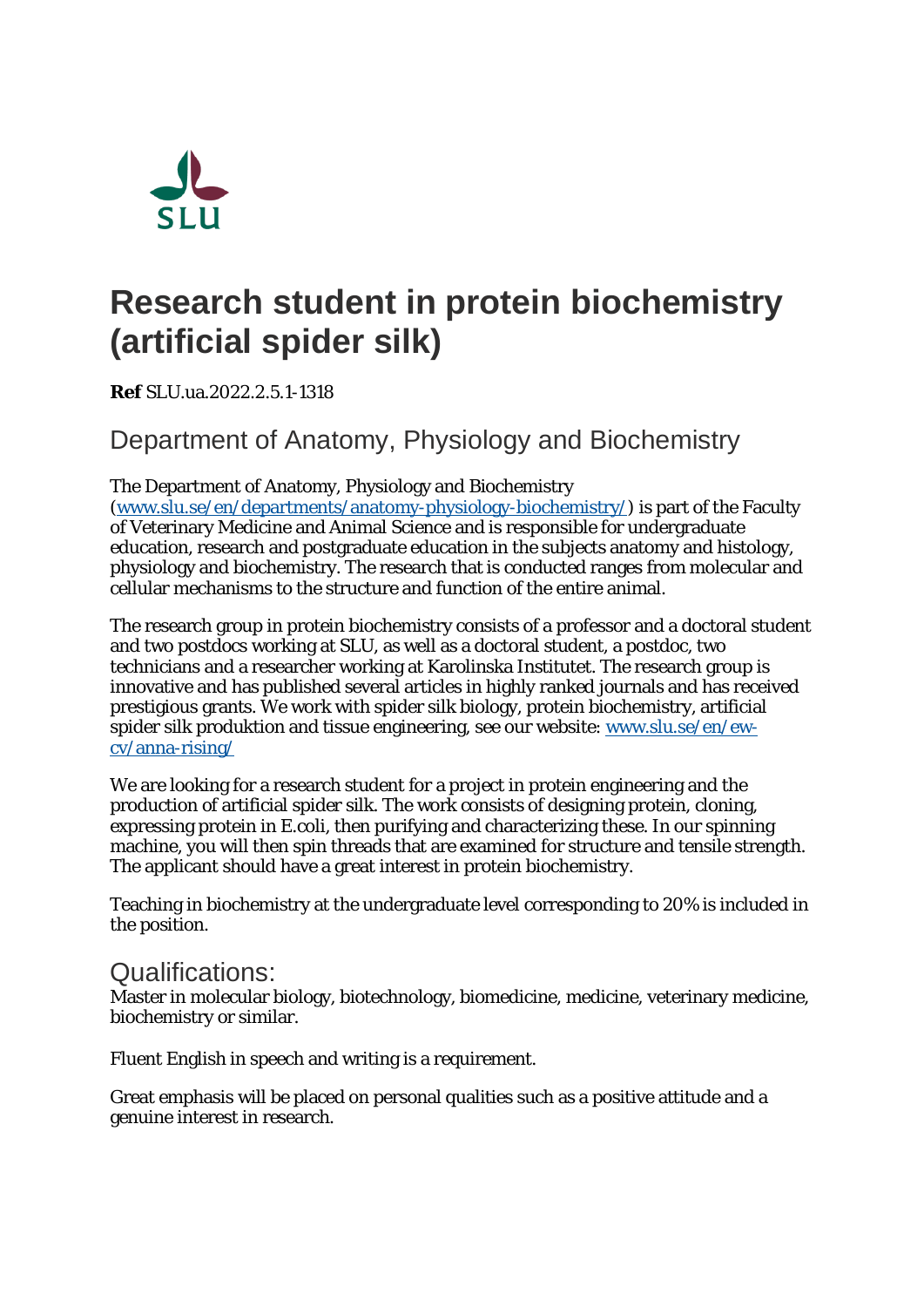Place of work: Ultuna, Uppsala

Forms for funding or employment: Employment 2 years with the possibilty of extension.

Starting date: According to agreement.

Application:

Click the "Apply" button to submit your application. The deadline is 2022-05-15.

To qualify for third-cycle (Doctoral) courses and study programmes, you must have a second-cycle (Master's) qualification. Alternatively, you must have conducted a minimum of four years of full-time study, of which a minimum of one year at secondcycle level.

Applicants will be selected based on their written application and CV, degree project, copies of their degree certificate and transcript of records from previous first and secondcycle studies at a university or higher education institution, two personal references, and knowledge of English. More information about the English language requirements can be found here: [www.slu.se/en/education/programmes-courses/doctoral-studies/new](http://www.slu.se/en/education/programmes-courses/doctoral-studies/new-doctoral-students/english-language-requirements/)[doctoral-students/english-language-requirements/](http://www.slu.se/en/education/programmes-courses/doctoral-studies/new-doctoral-students/english-language-requirements/)

Please note that applicants invited to interview must submit attested copies of their degree certificate, a transcript of records from previous first and second-cycle studies at a university or higher education institution. Applicants who are not Swedish citizens need to submit an attested copy of their passport's information page containing their photograph and personal details.

Read about the PhD education at SLU at [www.slu.se/en/education/programmes](https://www.slu.se/en/education/programmes-courses/doctoral-studies/)[courses/doctoral-studies/](https://www.slu.se/en/education/programmes-courses/doctoral-studies/)

Academic union representatives:

[https://internt.slu.se/en/my-employment/employee-associations/kontaktpersoner-vid](https://internt.slu.se/en/my-employment/employee-associations/kontaktpersoner-vid-rekrytering/)[rekrytering/](https://internt.slu.se/en/my-employment/employee-associations/kontaktpersoner-vid-rekrytering/)

**The Swedish University of Agricultural Sciences** (SLU) is a world-class international university with research, education and environmental assessment within the sciences for sustainable life. Its principal sites are in Alnarp, Umeå and Uppsala, but activities are also conducted at research stations, experimental parks and educational establishments throughout Sweden. We bring together people who have different perspectives, but they all have one and the same goal: to create the best conditions for a sustainable, thriving and better world.

SLU has just over 3,000 employees, 5,000 students and a turnover of SEK 3 billion. The university has invested heavily in a modern, attractive environment on its campuses.

[www.slu.se](http://www.slu.se/)